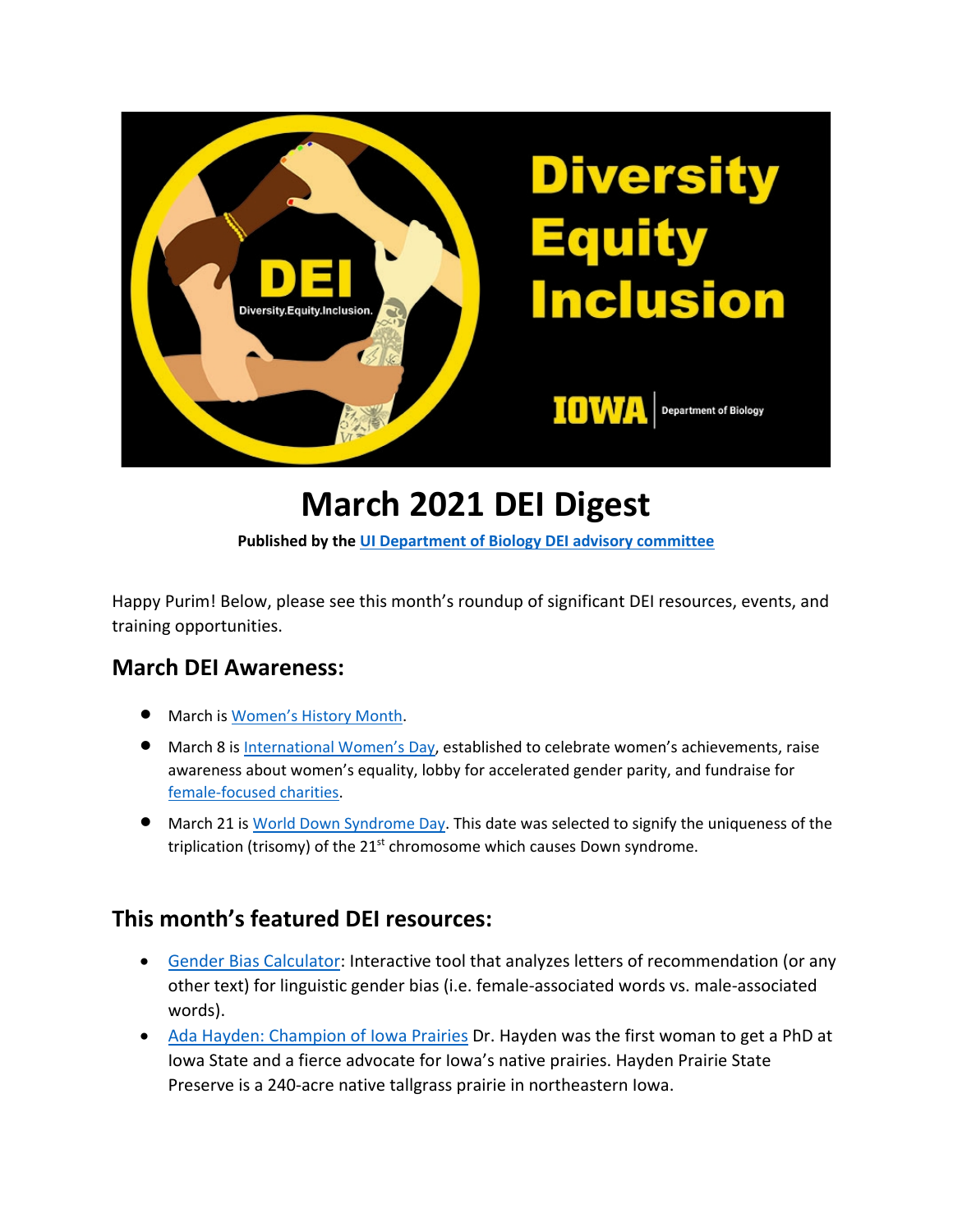### **Upcoming DEI Virtual Events:**

*Events are open to all faculty, staff, graduate and undergraduate students, unless otherwise noted.*

| Monday, March 1:    | Lecture and Q&A: Dr. Robert Bullard: The Quest for Environmental and<br><b>Climate Justice</b>                                                                                                                                                       |
|---------------------|------------------------------------------------------------------------------------------------------------------------------------------------------------------------------------------------------------------------------------------------------|
| Wednesday, March 3: | Association of American Universities webinar: The Hard Work of Culture<br>Change                                                                                                                                                                     |
| Thursday, March 4   | Striving towards inclusion in academic biology seminar: The influence of<br>kindness and community in broadening participation                                                                                                                       |
| Tuesday, March 9:   | Latinx/a/o Student Support: A shared space for Latinx/a/o graduate and<br>undergraduate students to be in community. Held every 2 <sup>nd</sup> Tuesday of<br>the month.                                                                             |
| Thursday, March 11: | UI Latinx Council Monthly "Meet & Eat": open to staff, faculty, and<br>students                                                                                                                                                                      |
| Tuesday, March 16:  | CLAS Theme Year "Pursuing Racial Justice at the University of<br>lowa" event: Professor Vincent Rodgers, Department of Physics &<br>Astronomy; The University of Iowa "The History of Science from a<br><b>Physicists Perspective"</b>               |
| Tuesday, March 16:  | WorldCanvass Expert Panel: COVID Care for Marginalized and<br><b>Vulnerable Populations</b>                                                                                                                                                          |
| Thursday, March 18: | Striving towards inclusion in academic biology seminar: Systemic<br>disadvantages for LGBTQ professionals in STEM                                                                                                                                    |
| Saturday, March 20: | Screening and discussion hosted by the filmmaker: Can We Talk?<br>A film series exploring the issue of STEM disciplines of "social<br>belonging" and the effect it has on the lives of underrepresented<br>people of color in, or formerly in, STEM. |

## **Upcoming DEI Virtual Training:**

*Staff, faculty, and graduate students: Registration for courses listed below can be found in UI Employee Self Service under My Career/My Training. Once there, click on Enroll in Courses tab.*

*Undergraduates: please email [diversity-resources@uiowa.edu](mailto:diversity-resources@uiowa.edu) to learn more and register for courses listed below.* 

Tuesday, March 2: BUILD[: Exploring the Influence of Implicit Bias in Our Work and Lives](https://diversity.uiowa.edu/event/55301/0)